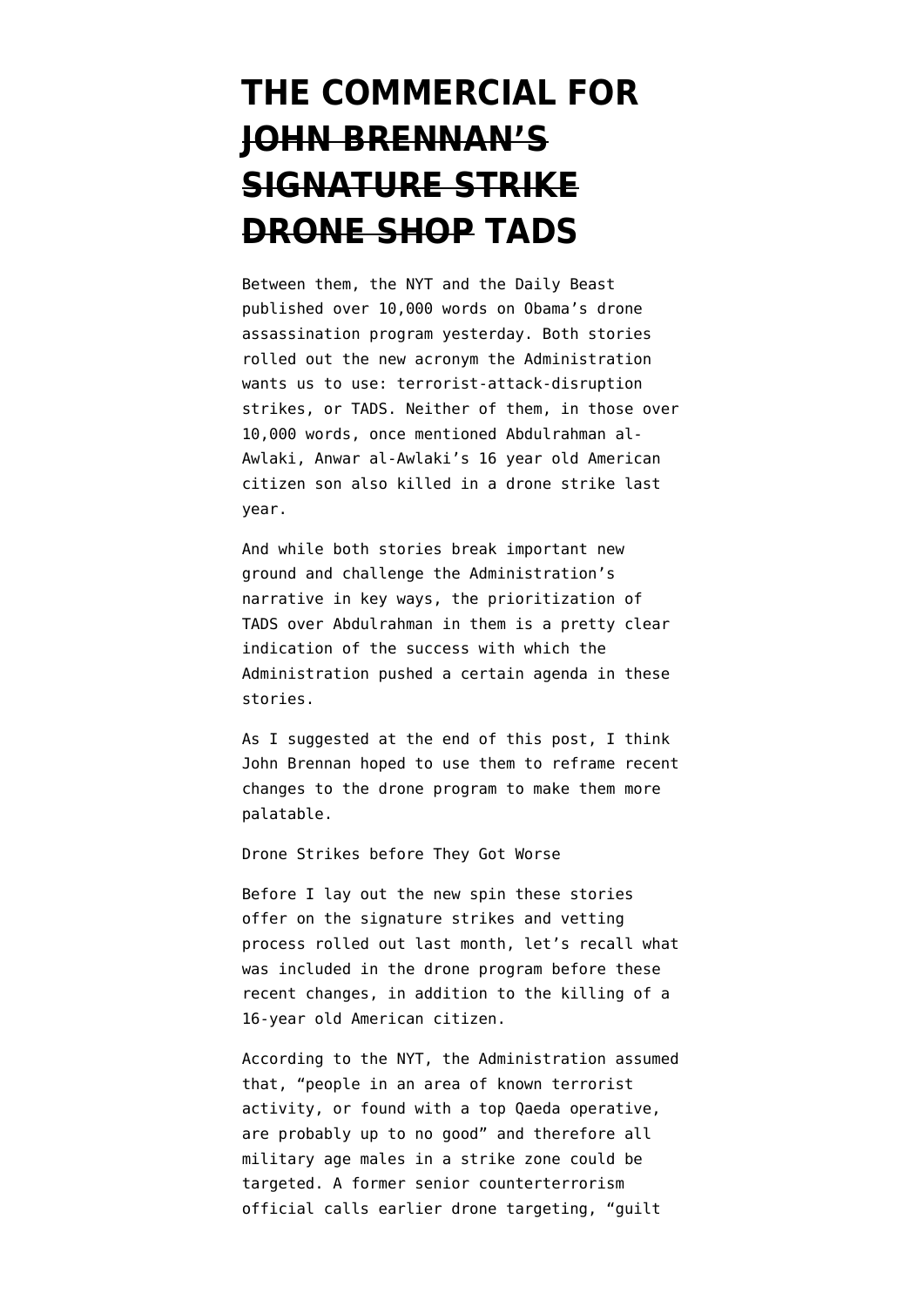by association." Of signature strikes in Pakistan, a senior (apparently still-serving) official joked "that when the C.I.A. sees 'three guys doing jumping jacks,' the agency thinks it is a terrorist training camp." And one of Obama's top political advisors, David Axelrod, was attending targeting meetings, injecting a political taint on the program.

Even with all of that, these stories don't explain how the intense vetting process they describe resulted in the al-Majala strike that made Jeh Johnson think about going to Catholic confession and "shook" John Brennan and President Obama. Or, of course, how we came to kill a 16 year old American citizen.

So all of that was in place before the recent changes to the drone assassination program made it worse. Don't worry, though, it's TADS now.

With all that in mind–Abdulrahman and the guilt by association and the three guys doing jumping jacks–let's look at how these stories reframe signature strikes in Yemen and White House consolidation of the vetting.

Assassination Czar John Brennan's Drone Shop

Consider the way the articles describe the targeting process. The NYT–relying on a single source, "an administration official who has watched [Obama] closely"–describes a very aggressive vetting process led by the DOD, then nods to a "parallel" process at CIA in countries where it leads the vetting.

> The video conferences are run by the Pentagon, which oversees strikes in those countries, and participants do not hesitate to call out a challenge, pressing for the evidence behind accusations of ties to Al Qaeda.

> "What's a Qaeda facilitator?" asked one participant, illustrating the spirit of the exchanges. "If I open a gate and you drive through it, am I a facilitator?" Given the contentious discussions, it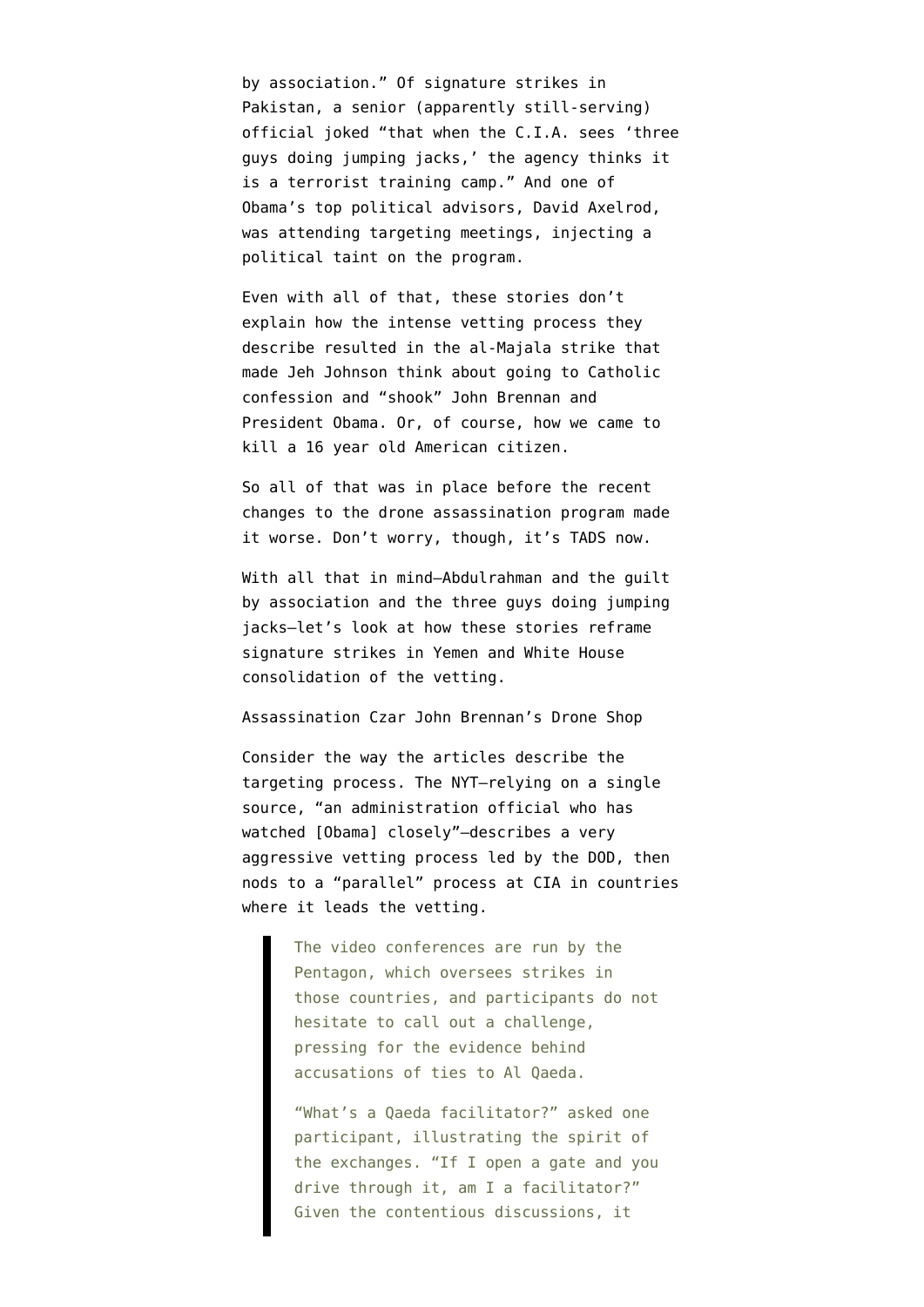can take five or six sessions for a name to be approved, and names go off the list if a suspect no longer appears to pose an imminent threat, the official said. A parallel, more cloistered selection process at the C.I.A. focuses largely on Pakistan, where that agency conducts strikes.

The nominations go to the White House, where by his own insistence and guided by Mr. Brennan, Mr. Obama must approve any name. He signs off on every strike in Yemen and Somalia and also on the more complex and risky strikes in Pakistan — about a third of the total.

Since for the most part, DOD has managed the Yemen and Somalia strikes, while CIA managed the Pakistan ones, this conflates the vetting for personality strikes targeted at known people and the signature strikes the CIA has targeted against men doing jumping jacks in Pakistan. Somehow, al-Majala and Abdulrahman still got through that vetting process, but the exhaustive DOD one was, for the most part, far more rigorous than the CIA one.

Now compare that description of the DOD vetting process with [the one the AP gave](http://www.washingtonpost.com/politics/federal_government/white-house-weighs-question-of-who-picks-al-qaida-targets-for-special-operations-drone-strikes/2012/05/21/gIQAkSdZgU_print.html) on May 21, which it says is "mostly defunct."

> The previous process for vetting them, now mostly defunct, was established by Mullen early in the Obama administration, with a major revamp in the spring of 2011, two officials said.

## [snip]

Under the old Pentagon-run review, the first step was to gather evidence on a potential target. That person's case would be discussed over an interagency secure video teleconference, involving the National Counterterrorism Center and the State Department, among other agencies. Among the data taken into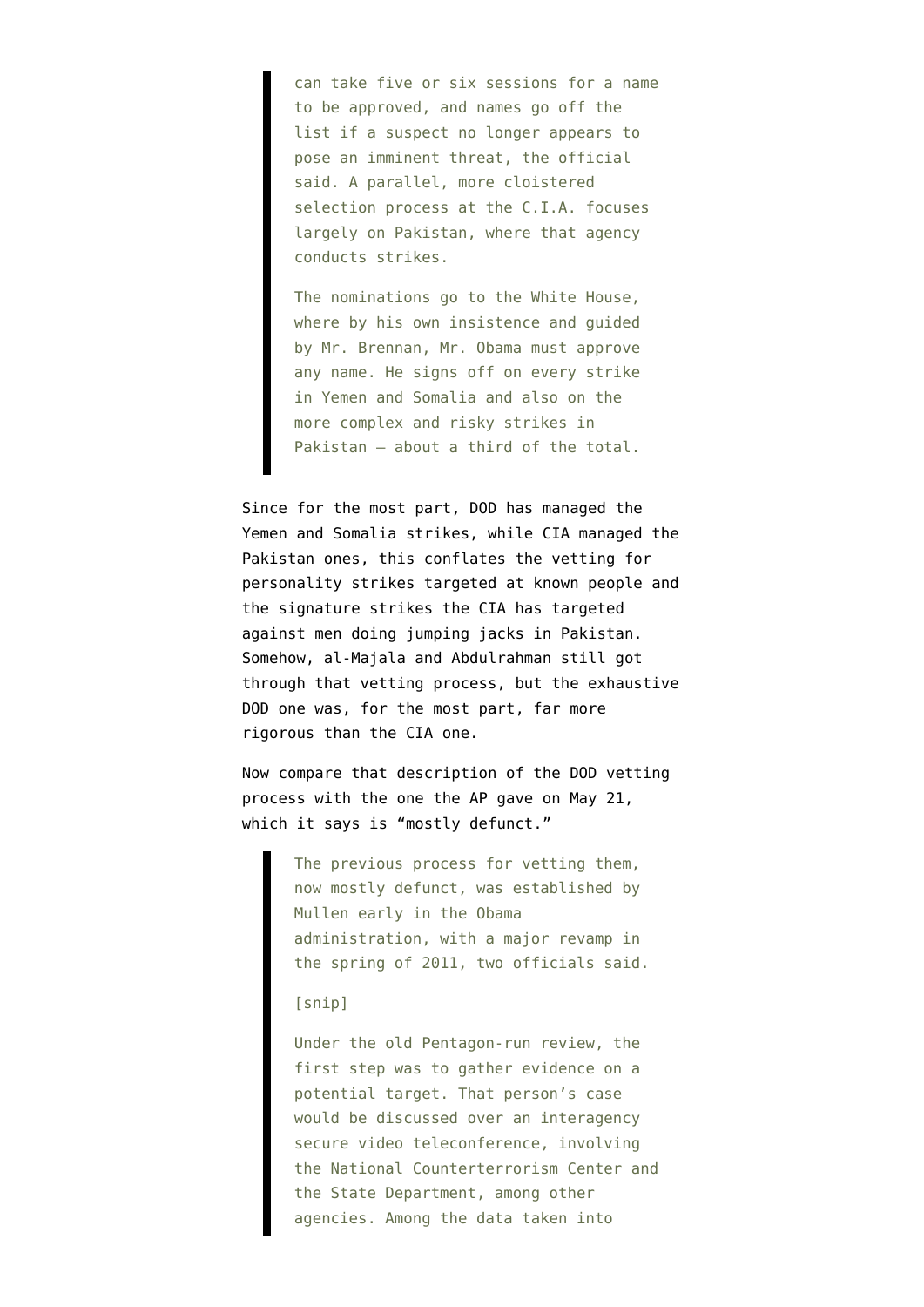consideration: Is the target a member of al-Qaida or its affiliates; is he engaged in activities aimed at the U.S. overseas or at home?

If a target isn't captured or killed within 30 days after he is chosen, his case must be reviewed to see if he's still a threat. [my emphasis]

That is, that free-ranging discussion, the process by which targets could come off the list as well as get put on it? At least according to the AP, it is now defunct–or at least "less relevant." And there's little chance the AP is wrong about the change, given that after it initially reported Brennan's seizure of the process, a senior Administration official responded to it, acknowledging the change.

> One senior administration official argues that Brennan's move adds another layer of review that augments rather than detracts from the Pentagon's role.

In other words, the description the NYT offers appears to be outdated, describing a process that recently became less deliberative.

Daniel Klaidman's description, which focuses closely on the important role James Cartwright played in the deliberative process, must also be outdated, given that Cartwright retired in August. Indeed, one (not entirely convincing) explanation the AP offers for the change in vetting is the retirement of Mike Mullen, who left in September, and the comparative disinterest of Mullen's replacement, Martin Dempsey.

As detailed as these stories are, then, it appears they don't portray the vetting process as it currently exists, in which Brennan's staffers get recommendations from other agencies rather than letting this larger group debate targets.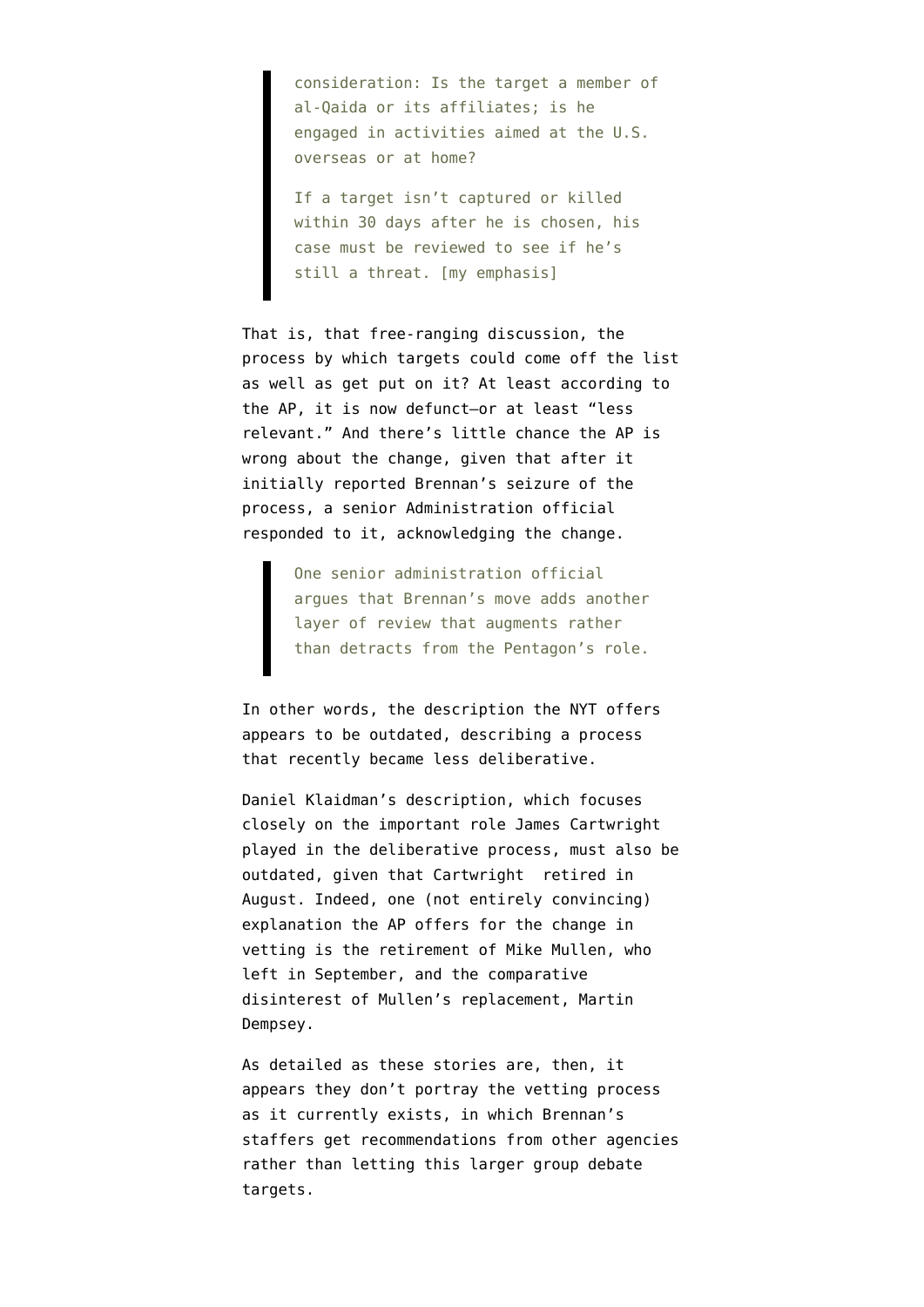So understand what appears to have happened. In April, Brennan became the Assassination Czar, taking over the targeting process. Several weeks later, someone (I'm assuming in JSOC) leaked that fact to the AP, and as the story evolved the White House tried to put a good spin on it. And yet neither the exhaustive, sanctioned profile in the NYT nor Daniel Klaidman's book (which presumably was already substantially completed) included a description of the updated vetting process.

Which makes this line, from the AP, purportedly explaining the reason for the change in vetting process, all the more telling.

> With Dempsey less involved, Brennan believed there was an even greater need to draw together different agencies' viewpoints, showing the American public that al-Qaida targets are chosen only after painstaking and exhaustive debate, the senior administration official said. [my emphasis]

The sentence doesn't make any sense (or didn't, until these other two stories came out). It consists of three apparent non sequiturs. Moreover, by moving targeting deeper into the White House, Brennan made the process less transparent, not more. Yet even as he was grasping control of the process (and other entities, presumably, were leaking that fact), he was claiming this was all about "showing the American public that al-Qaida targets are chosen only after painstaking and exhaustive debate." He hid the process even as he expressed an interest in telling the public a pretty tale about it.

And then two long profiles of the drone program came out.

The Assassination Czar's Signature Strikes

With that in mind, consider how these two stories treat signature strikes in Yemen, the other change rolled out as Brennan moved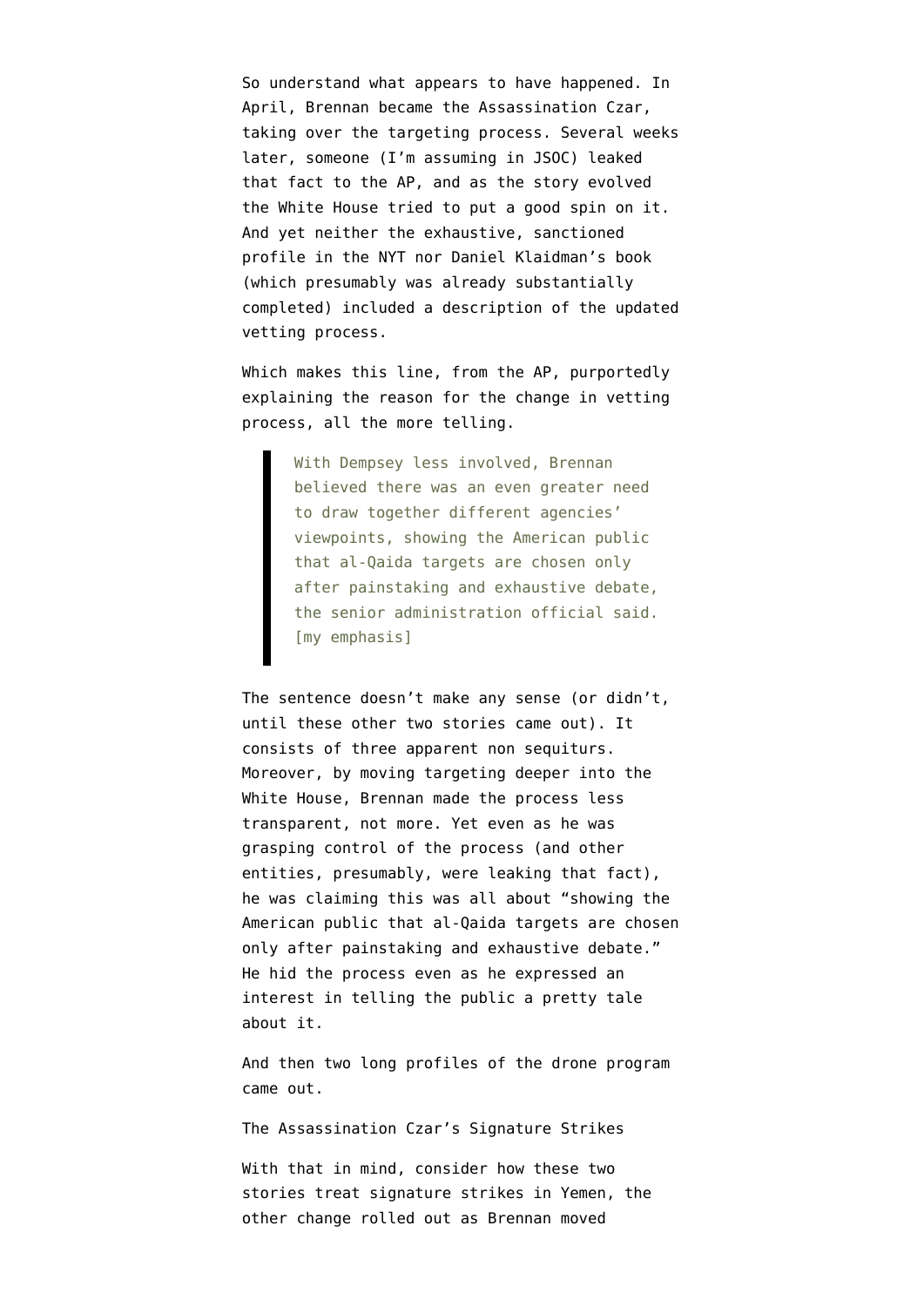targeting into the White House.

As I mentioned, the NYT actually conflates the CIA's signature strikes in Pakistan with other strikes in Yemen and Somalia (even while showing some sources mocking the signature strikes). That is, not only does it apparently present an outdated version of the vetting story, but it also ignores the other big change in the drone program.

Not so Klaidman, who ends his piece with a discussion of the change (after having, earlier, shown Obama's reluctant embrace of signature strikes in Pakistan, along with Obama's–rather, Brennan's, as portrayed–refusal to get involved in a Yemen "campaign"). Following a description showing how Obama's obsession with Anwar al-Awlaki ended in his death (but of course with no mention of Awlaki's son), Klaidman shows that that personality strike did not do a damn thing to bring stability to Yemen.

> And the shadow wars continued. Throughout 2011, Obama's basic strategy held: he approved missions that were surgical, often lethal, and narrowly tailored to fit clearly defined U.S. interests. But even as Awlaki and others were taken out, Yemen fell further into chaos, and AQAP gained more and more territory—even threatening the strategic port city of Aden. It looked like the military's dire warnings were becoming a reality.

By 2012 Obama was getting regular updates on a Saudi double agent who'd managed to penetrate AQAP. He had volunteered to be a suicide operative for al-Asiri, AQAP's master bomb maker, and instead delivered the latest underwear-style explosive device to his handlers. By then the military and CIA were pushing again for signature-style strikes, but they'd given them a new name: terrorist-attack-disruption strikes, or TADS. And this time, after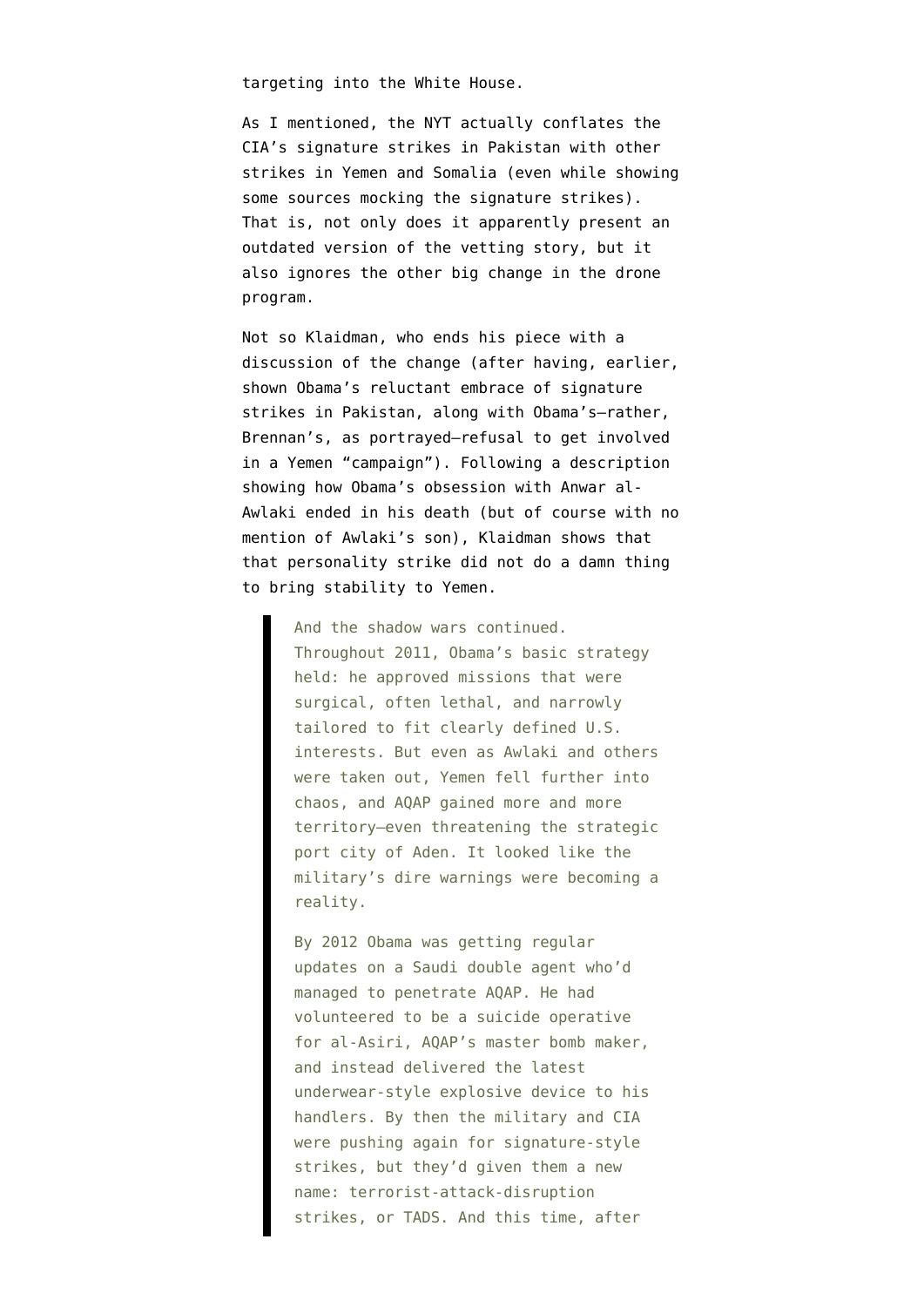resisting for the first three years of his presidency, Obama gave his approval.

The White House was worried that Yemeni forces were collapsing under the brutal AQAP assault. The more territory AQAP controlled, the more training camps they could set up, and the easier it would be to plot and plan attacks against the United States and its interests. Obama concluded that he had no choice but to defend the Yemeni Army against a common enemy. "They are decapitating Yemeni soldiers and crucifying them," one senior administration official said in justifying the American escalation. "These are murderous thugs, and we are not going to stand idly by and allow these massacres to take place."

In the spring of 2012, the United States carried out more drone attacks in Yemen than in the previous nine years combined—dating all the way back to when the CIA conducted its first such operation.

While Klaidman intersperses the UndieBomb sting in his discussion, the "more training camps they could set up, and the easier it would be to plot and plan attacks against the United States and" is secondary to the more immediate reason Brennan embraced signature strikes in Yemen: because the Yemeni military was getting badly beaten by AQAP.

These signature strikes, then, are not primarily about protecting the US. Rather, they're about fighting a common enemy (and implicitly, then, also fighting insurgents who have allied with AQAP but are not part of it).

That detail is important not just because it reveals how deeply we might get sucked into this war. It also explains the conflicting reporting about whether just the CIA or both the CIA and DOD wanted these signature strikes, as well as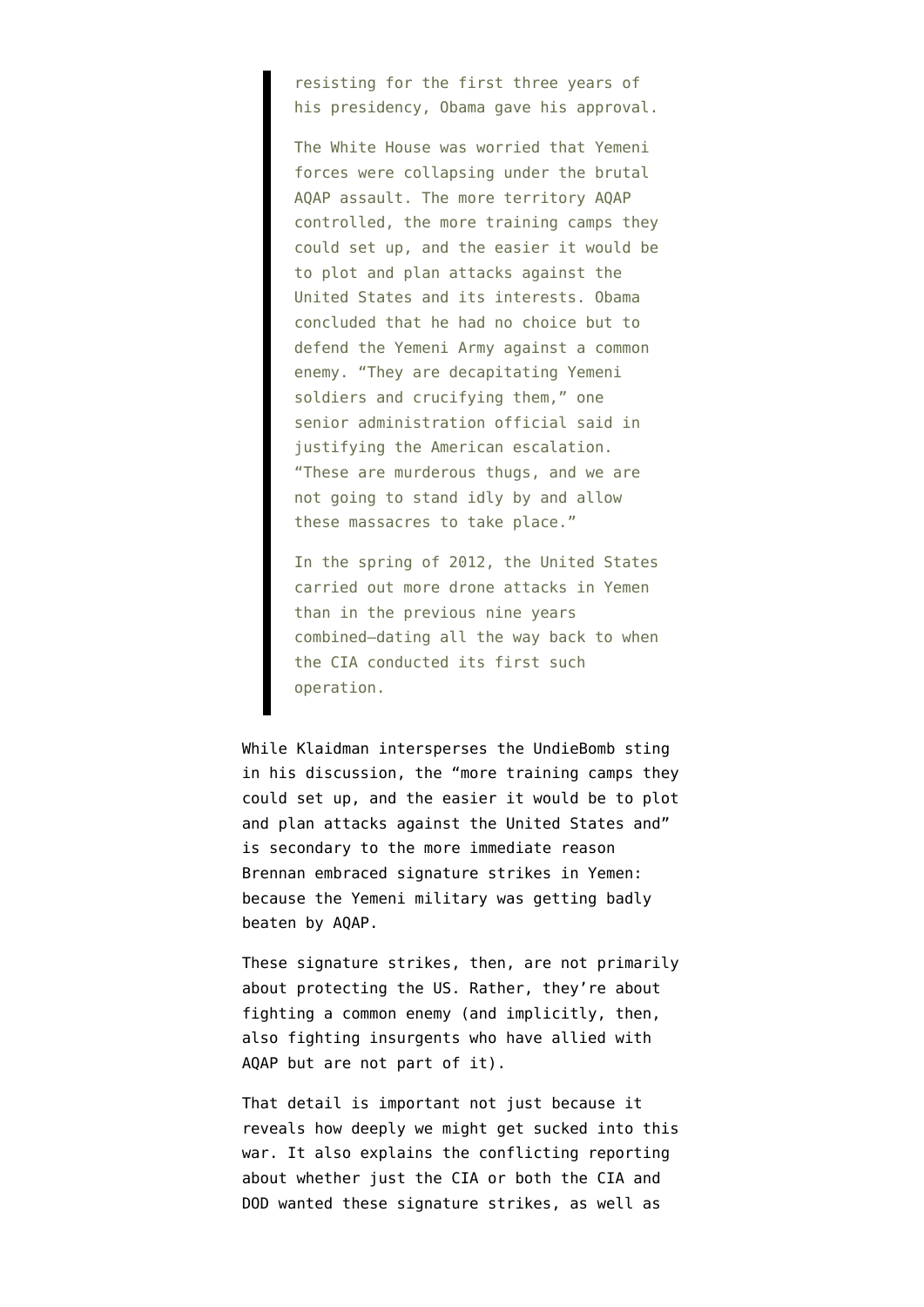why Brennan would have to de-empahsize the previously rigorous DOD vetting. The AP describes how the CIA dodges restrictions in international law on civilians doing the killing this way.

> By law, the CIA can target only al-Qaida operatives or affiliates who directly threaten the U.S. JSOC has a little more leeway, allowed by statue to target members of the larger al-Qaida network.

In Yemen, the CIA doesn't have the excuse it uses in Pakistan, that insurgents might cross the border into Afghanistan and target our troops there, and because of that constitute an imminent threat. As Klaidman almost lays out, hitting low-level AQAP fighters, much less insurgents with no formal tie to AQAP, is not about protecting America from an imminent threat, but fighting an enemy we share with the Yemeni government.

And so you need to find a way to get DOD to target three men doing jumping jacks, these insurgents fighting the Yemeni government. One part of that is embracing signature strikes in Yemen. The other part is making sure DOD doesn't do the same kind of vetting of targets they used to do.

The Saudi Order-a-Plot

Which brings me to the element that Klaidman, alone among traditional journalists, put into the proper chronological context. The Saudis dial up a sting with an agent of theirs they've had embedded for months if not years. And only then–almost immediately thereafter–does Brennan fully adopt the Assassination Czar role so as to fight our common enemy, AQAP. The Saudi sting provides the cover–the "imminent threat" to the US–that we need legally to start targeting insurgents.

Which brings me to this acronym the NYT and Klaidman unquestioningly repeat. "Terroristattack-disruption strikes."